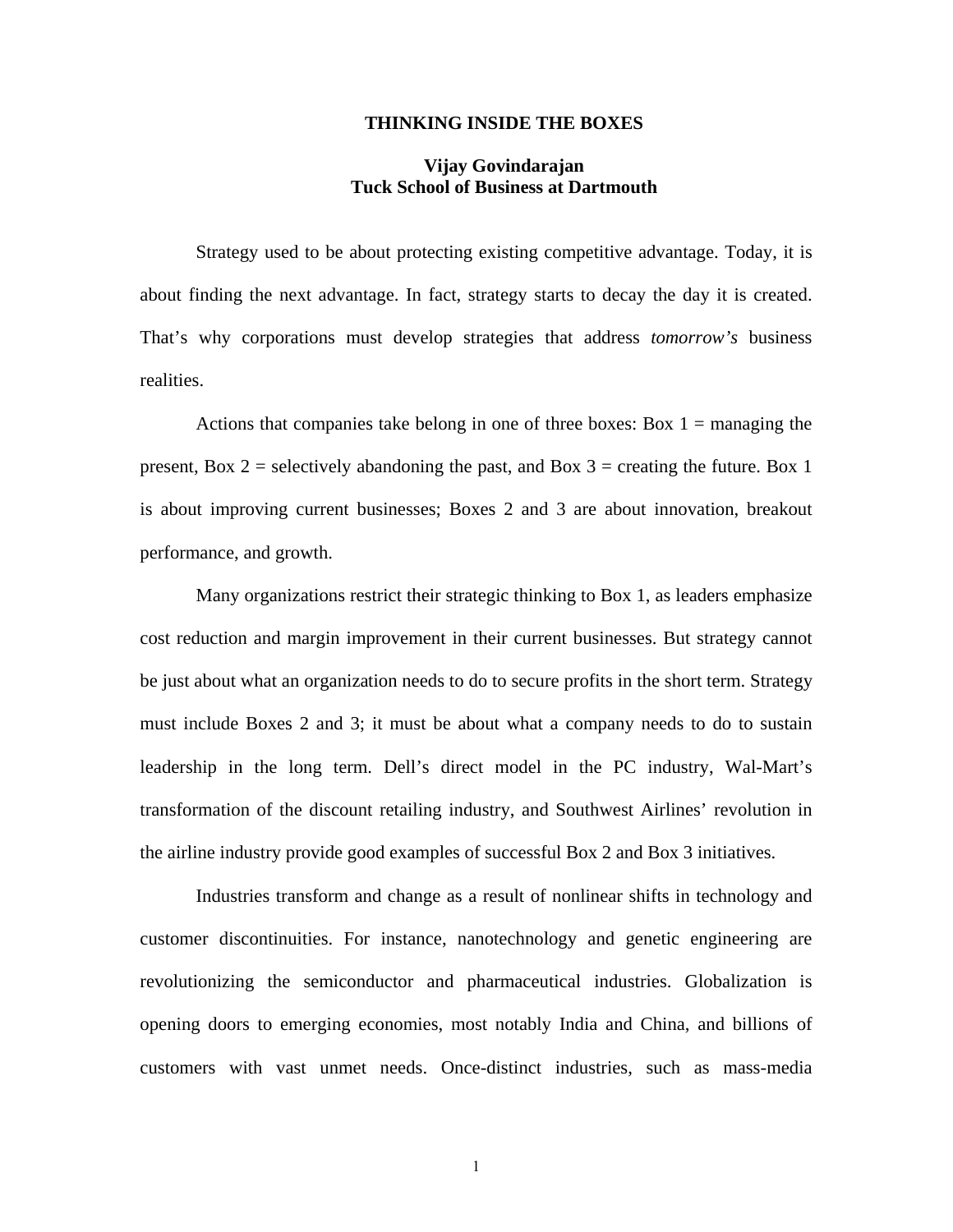entertainment, telephony, and computing, are converging. Rapidly escalating concerns about security and the environment are creating unforeseen markets. Other, more subtle changes are important as well, such as the trend toward more empowered customers, the rising middle class in the developing world, and the aging population in the developed world.

As a result of these forces, companies find their strategies require almost constant reinvention because old assumptions are no longer valid, the previous strategy has been imitated and commoditized by competitors, or changes in the industry environment offer unanticipated opportunities. The only way to stay ahead is to innovate.

It is the responsibility of executives to make money with the current strategy. That is the challenge in Box 1. It is also their responsibility to make up for the decay and commoditization of strategy. That is the challenge in Boxes 2 and 3, but too many companies ignore these boxes until it is too late.

An effective illustration of nonlinear change is the history of the high-jump event at the Olympics (Exhibit 1). There have been four distinct "business models" in the high jump. Each has enabled athletes to achieve breakout performance.

Early on, the "scissors" style dominated. (It was much like hurdling.) Because all high jumpers used the scissors approach, winning depended upon being the best at that technique. The high jumpers were operating in Box 1. Had they been businesspeople, they would have been competing on cost, market share, and margins.

Someone changed the rules of the game one day by inventing the "western roll." (High jumpers launched and landed on the same foot and kept their backs to the bar.) The western roll was the style for 25 years until someone changed the rules again, introducing

2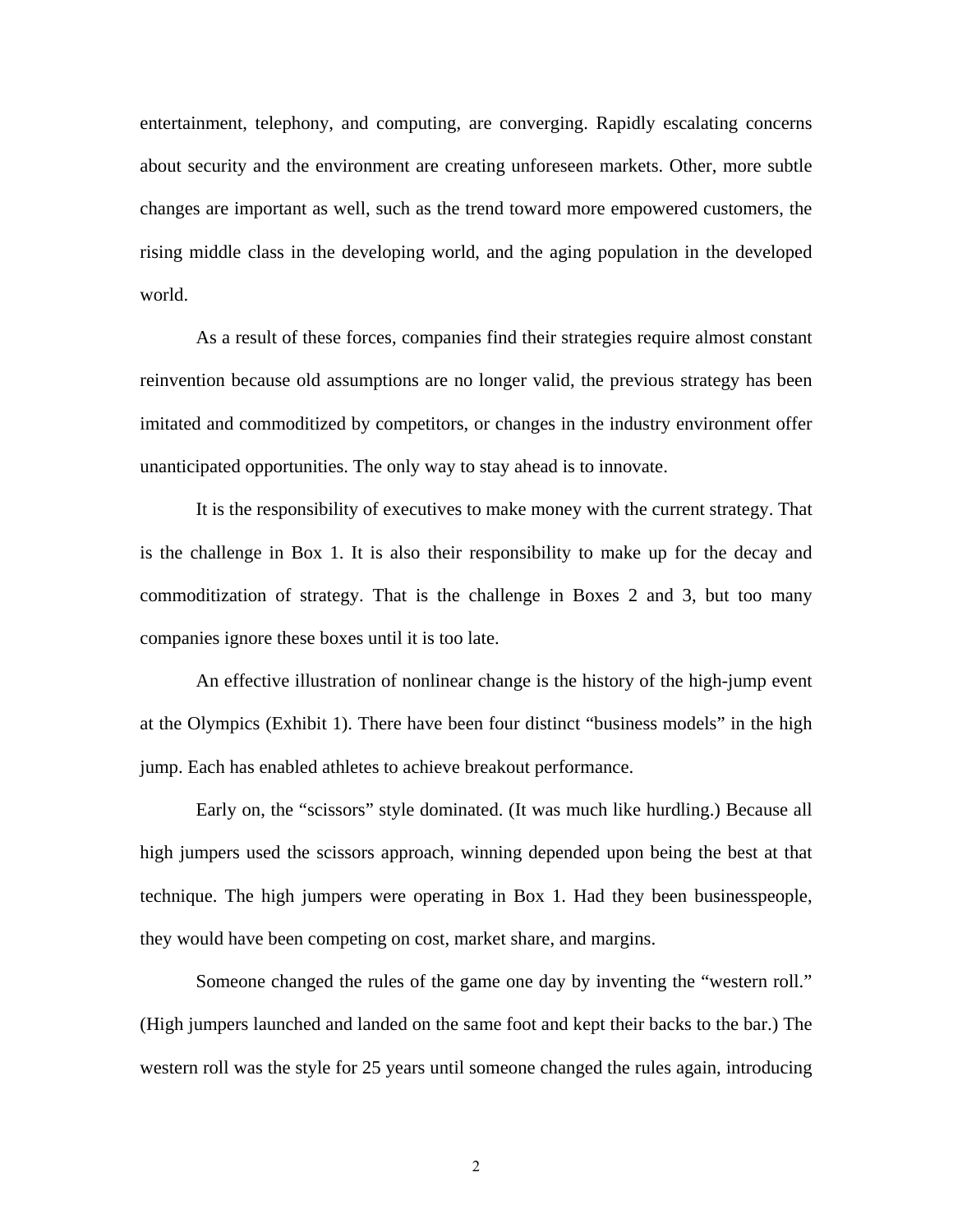the "straddle," a.k.a. the "eastern roll." (High jumpers launched and landed on opposite feet and faced the bar.) In the 1968 Olympics, former gymnast Dick Fosbury broke the Olympic record by three inches, creating a third, discontinuous change. (The "Fosbury flop" involved a straight approach, jumping with both feet and twisting the body 180 degrees, like a gymnast, looking away from the bar.) These nonlinear shifts exemplify Box 3 thinking. Each transformed the high-jump "industry." In each case, the inventive high jumpers were not just managing the present, they were creating the future.

Because the future is uncertain, executives cannot predict it; they can only prepare to address its challenges and capture its opportunities. Executives need to address some key questions in this context. For example, how do we identify the nonlinear shifts and market discontinuities (e.g., fundamental shifts in technology, customers, competitors, lifestyle/demographics, globalization, regulations, etc.) that could transform our industry? How do we analyze the opportunities and risks, as a result of our understanding of market discontinuities? How can we create new growth platforms with a view to exploit the market discontinuities? What are our core competencies, and how can we leverage them in the growth platforms? What new competencies do we need? How do we build or acquire them? How do we allocate resources to support growth? How do we execute breakthrough strategies? What kind of organizational DNA must we have in order to anticipate and respond to changes on a continual basis? (For an elaboration of how to address these challenges, refer to *Ten Rules for Strategic Innovators: From Idea to Execution* by Vijay Govindarajan and Chris Trimble, Harvard Business School Press, 2005.)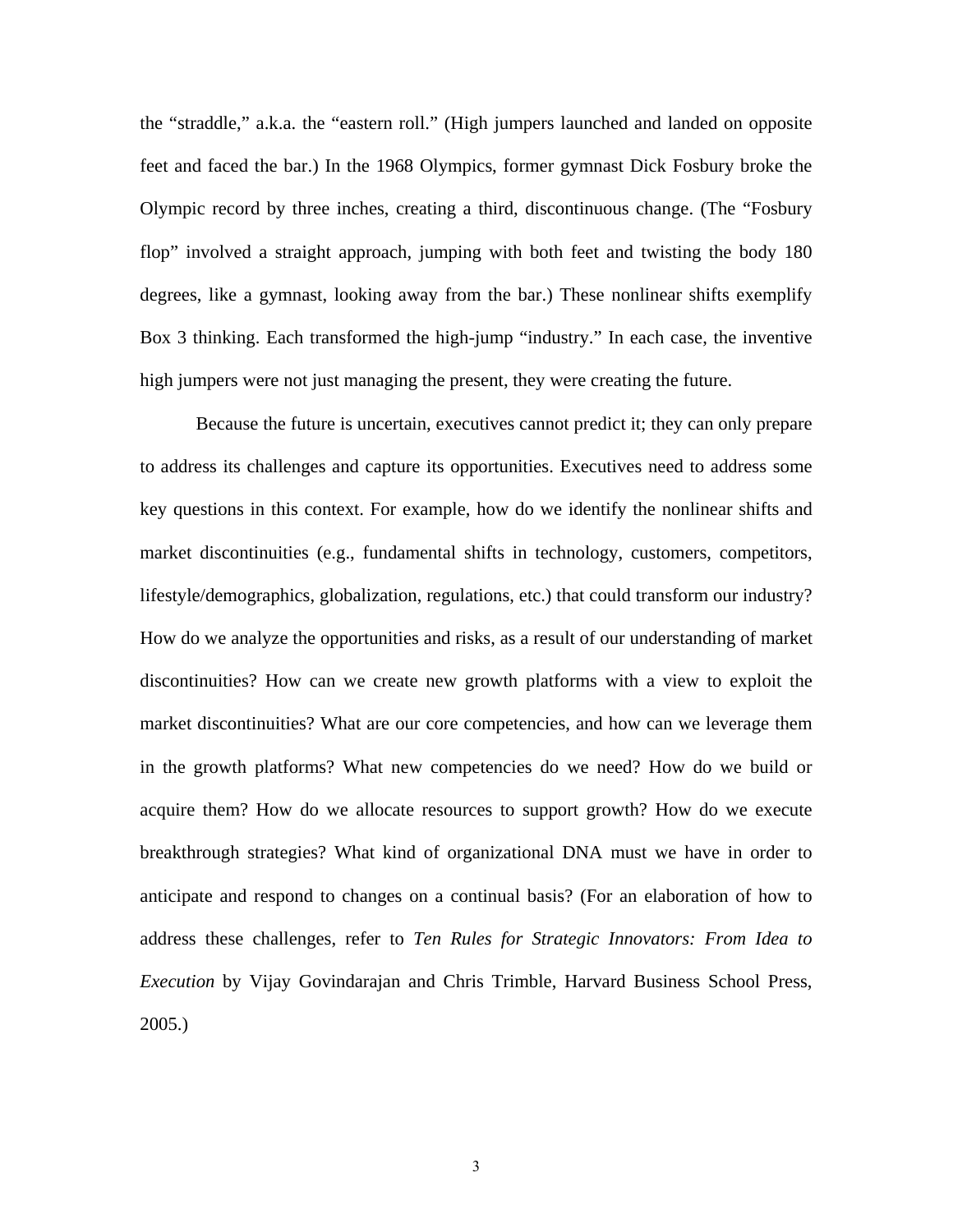When I have presented the three-box approach to strategy to Indian executives, on more than one occasion someone in the audience has pointed out the similarity between the three boxes and the three primary Hindu gods. (Some years ago I made a comparison between the three Hindu gods and the three boxes to an American audience. The metaphor was not particularly effective since the audience did not have the background in Hindu deities.) Though the Hindu religion recognizes 330 million gods, there are only three main Hindu deities (the "Hindu Trimurti"): Vishnu, the god of preservation; Shiva, the god of destruction; and Brahma, the god of creation. The correspondence between the three boxes and the three Hindu gods is clear. Vishnu/Box  $1 =$  preserving or managing the present; Shiva/Box  $2 =$  destroying or selectively abandoning the past; and Brahma/Box  $3 =$  creating the future.

According to Hindu philosophy, creation-preservation-destruction is a continuous cycle without a beginning or an end. The three gods play an equally important role in creating and maintaining all forms of life. Further, Hinduism states that while changes in the universe can be quite dramatic, the processes leading to the changes usually are evolutionary in nature and involve smaller steps.

The three-box approach to strategic thinking argues that for an organization to sustain leadership over long periods of time, it must emphasize all three boxes. Innovation creates a new business (Box 3), which, at some point, becomes an established business (Box 1). Before the established business matures and dies, the organization must selectively forget the past (Box 2) and again engage in innovation. This is a dynamic and rhythmic process, one that never ends. Creating the future is akin to a marathon race that is best won by breaking the race into a series of mini-races, say, 400 meters, and focusing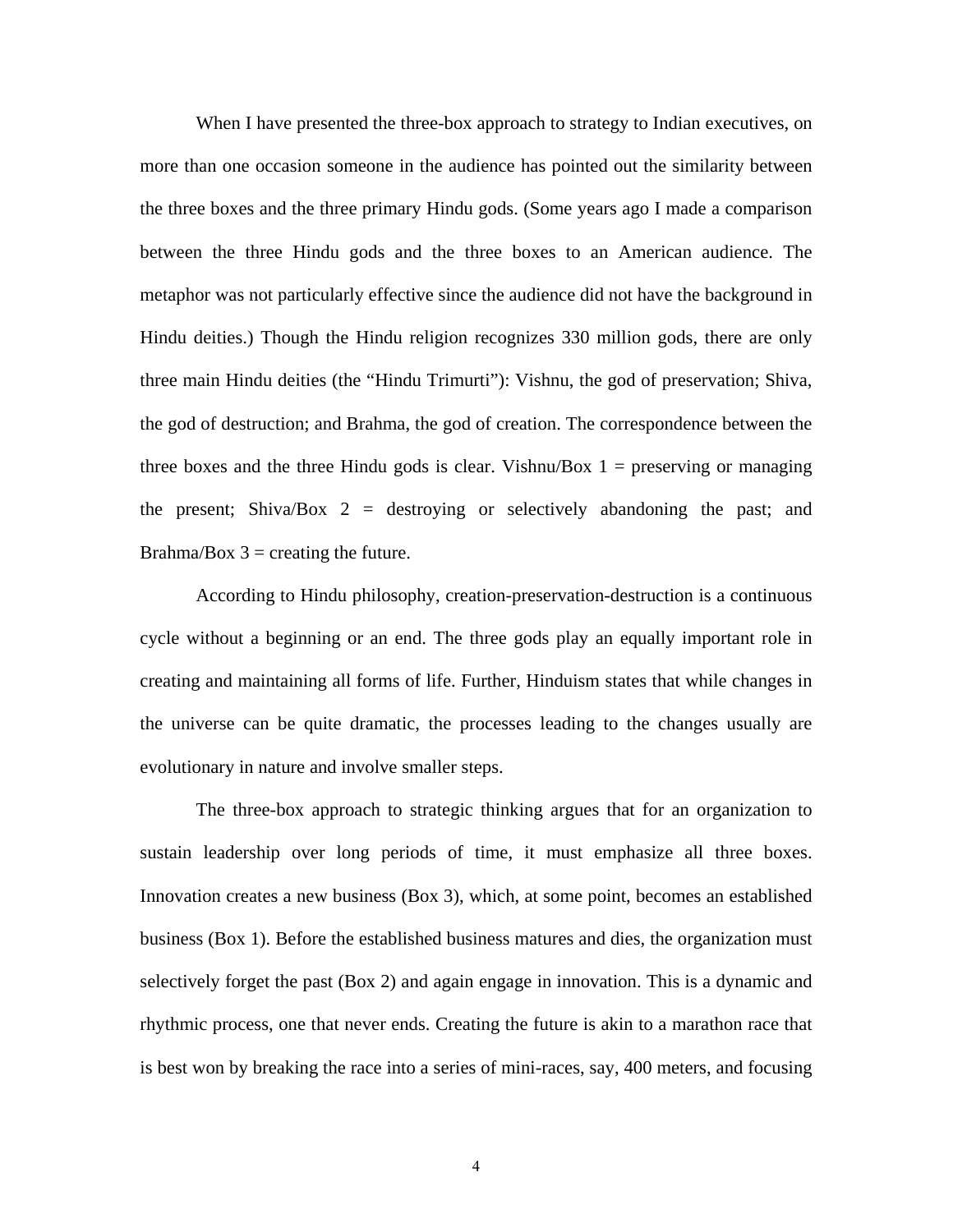the organization's resources and energies on accomplishing the objectives in each 400 meter step.

Apple Computer offers a good example. Apple created the personal computer industry in the late 1970s and enjoyed record-setting sales. However, as their PC business started to slow down, Apple built a new growth platform by transforming the musicrecording industry through a radical business model: mass customization of music in a cool, attractive product. Consider the iPod's innovative package: hand-held, portable, personalized, trendy, available in multiple colors; a rotating wheel to easily view and change songs and control volume; tie-ups with all major music producers to create an enviable library of songs on the Internet; download capability, allowing one to selectively download from iTunes; and a simple pricing approach (every song costs  $99¢$ ). Apple went through many smaller trial-and-error evolutionary steps in creating the revolutionary iPod.

After introducing the first model, Apple regenerated the product by maintaining balanced efforts across Boxes 1, 2, and 3. The iPod has moved through several generations in the past five years (Nano, Video iPod), each new product destroying the old model but allowing Apple to remain in the lead. The results are instructive. Apple's sales were about \$12 billion in 1995. Over the next six years, the company's sales gradually declined, leveling to about \$5 billion in 2001, when it introduced the iPod. As of 2006 (a mere five years later), Apple's sales are about \$14 billion! But the iPod concept itself will mature and die one day. Therefore, for Apple to maintain leadership in the future, it must continue to engage in "paradigm-shifting" innovation and transformation.